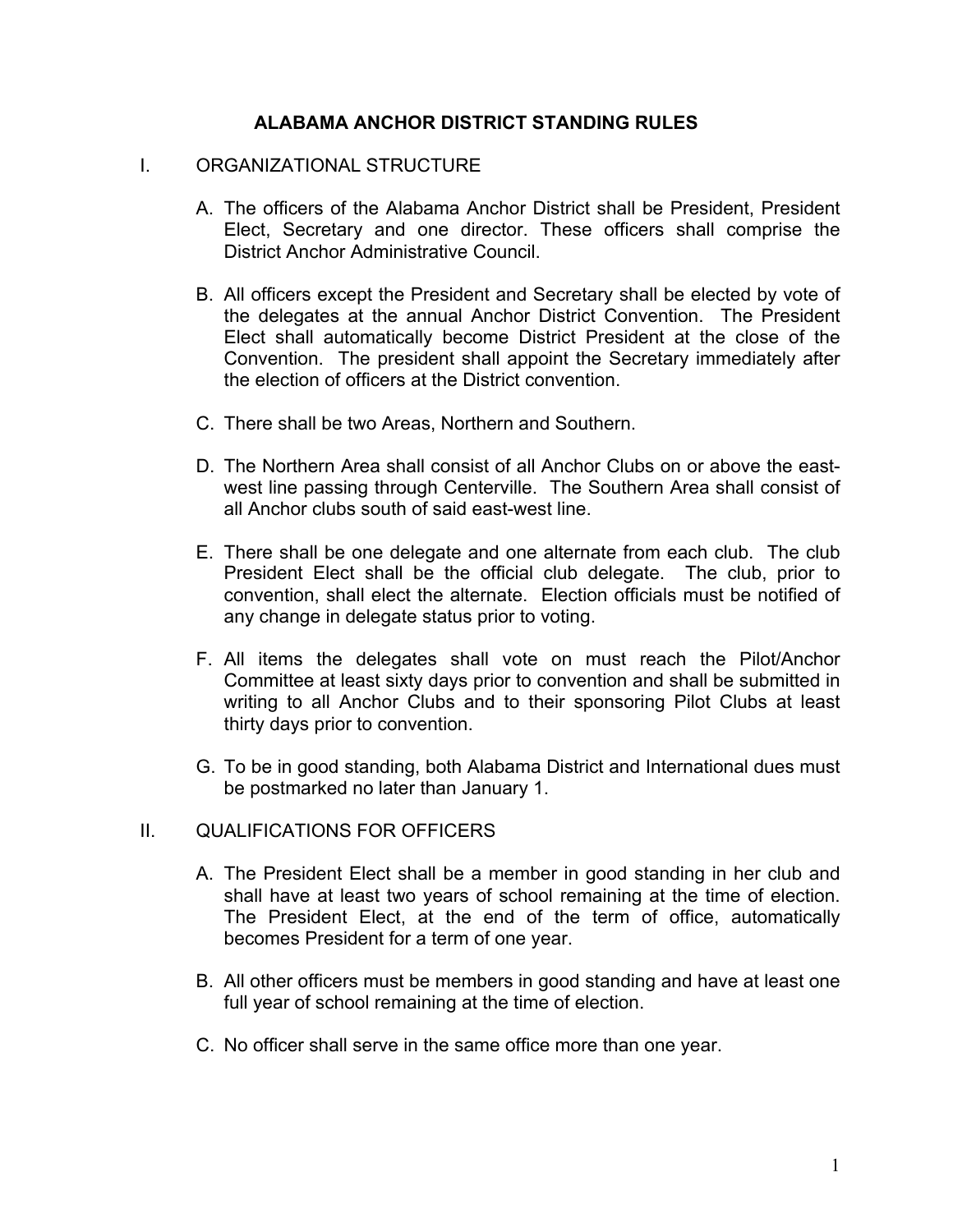# III. DUTIES OF THE OFFICERS

- A. Terms of office shall begin at the close of the convention at which they are elected and continue until the close of the following convention.
	- 1. If any officer becomes disabled and/or mentally unable to perform the duties of the office and such incapacity continues for a period of there (3) consecutive months, or if the officer is absent from any two meeting, the office shall be automatically forfeited.
	- 2. In the event the office of President becomes vacant, the President Elect automatically becomes President. If a vacancy occurs in any other office, the Anchor District President fills such vacancy with prior approval of the DAAC.
- B. Officers shall submit news and information for publication in the District Newsletter, THE LODESTAR.
- C. Officers will perform the duties of their office as stated in the Duties of Anchor District Officers.
- D. Officers will attend the Anchor Convention and scheduled Convention Planning meetings as follows:
	- 1. A meeting of the incoming DAAC and members of the current Pilot/Anchor committee will be held at the close of each convention.
	- 2. A fall meeting of the Pilot/Anchor committee to plan the convention.
	- 3. A winter meeting of the Pilot/Anchor Committee to finalize convention plans.
	- 4. A meeting of the Pilot/Anchor committee on either Friday evening or Saturday morning prior to the opening session of the convention.
		- 1. Any DAAC member with an unexcused absence from one (1) or more of the planning meetings will not have Anchor Convention expenses paid by the Anchor District.
- E. The DAAC shall decide upon the Alabama Anchor District Project. District Project contributions received from Anchor Clubs will be used for this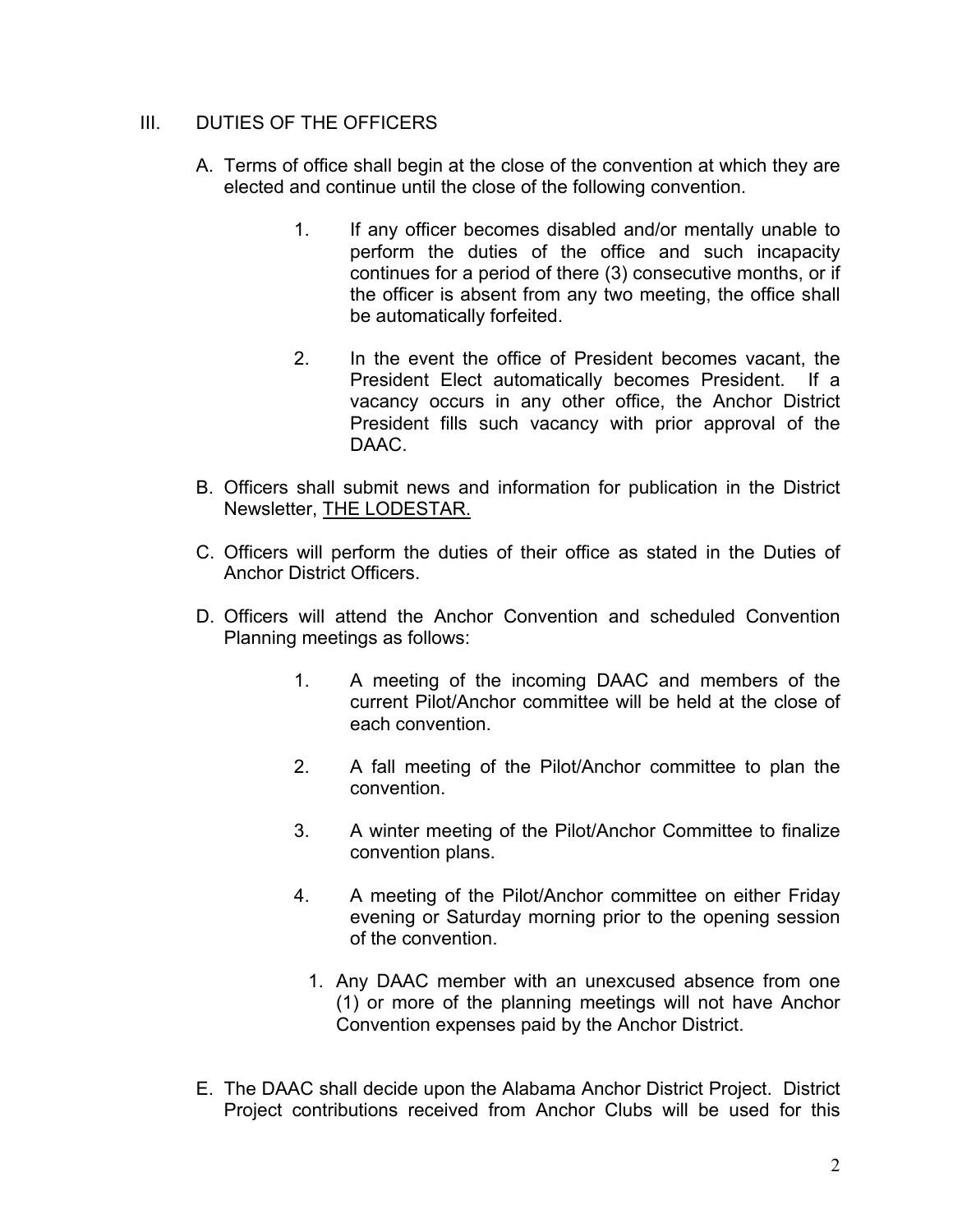purpose. The Alabama Anchor District Project will be established in the Lodestar following the first convention planning meeting.

F. The Alabama District Anchor President shall attend Pilot District Convention to participate in the Banner Presentation and report of Anchor **Convention** 

# IV. NOMINATIONS

- A. Nominations for District office may be named beginning December 1. Each nominee will submit a completed qualification form to the Alabama Anchor District Coordinator with an electronic or postmark deadline of at least sixty (60) days prior to the Alabama Anchor District Convention.
- B. Nominations for Anchor District office must be typed and submitted on the Alabama Anchor District Nominating Form.
- C. Copies of all nominations postmarked by the deadline shall be sent to all Anchor clubs of the District and to their sponsoring Pilot Club no later than thirty days prior to the Anchor District Convention.
- D. Should no nominations for a given office be received, it shall become the duty of the Pilot/Anchor committee to secure a nominee for that office.
- E. A nomination cannot be made without the consent of the nominee.
- F. No more than one candidate can be nominated from any one club. A member of the club of the incoming President shall not be eligible for nomination for a district office that year.
- G. Nominees must be from clubs in good standing.
- H. Each of the nominees shall submit a statement of their qualifications for office, not to exceed 250 words. The statement should be submitted to the Alabama District Anchor Coordinator for approval.

# V. ELECTIONS

- A. Elections shall be by ballot at a specified time and place during the District convention.
- B. Election shall be by a majority vote of the votes cast. In the event that no candidate receives a majority, a run-off election will be held during the convention.
- C. The ballots case shall be sealed and delivered to the District Secretary and destroyed at the close of the convention.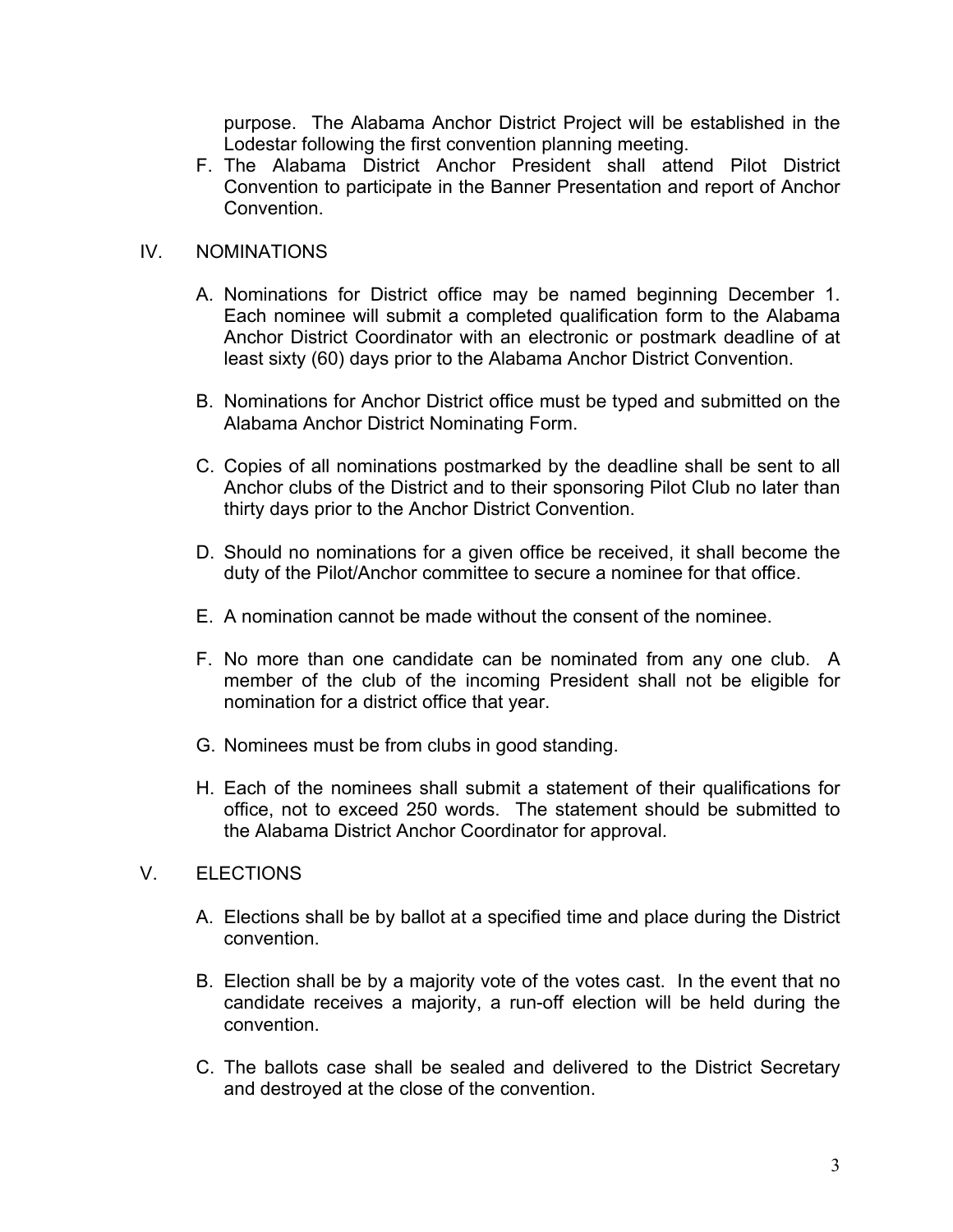- D. The qualifications statement will be read by the nominee to the voting body at a specified time prior to voting.
- E. If a nominee is unable to attend convention, the Anchor Coordinator will read the qualifications for the nominee.
- F. There shall be no effort on anyone's part to influence the vote of a delegate. Such efforts will constitute grounds for disqualification of the nominee.
- G. Nominees shall be so designated on their name badges.

### VI. DISTRICT ANCHOR CONVENTION

- A. An Anchor District Convention shall be held each year in March or April.
- B. The Pilot/Anchor Committee shall set the Anchor District Convention registration fees.
- C. Registration for District Convention must be submitted on the Alabama Anchor District Registration form with one check for all club members who will attend.
- D. A refund of registration will not be considered unless the registration is cancelled in writing to the Alabama District Anchor Treasurer. All refunds are based on the availability of funds after all expenses are paid in full.
- E. The governor of the Alabama District, Pilot International, shall serve as the Parliamentarian for the Convention.
- F. Misconduct shall constitute grounds for dismissal from any Anchor District convention. Some specific instances for dismissal are:
	- 1. Any use of alcoholic beverages or illegal drugs by ANY attendee.
	- 2. Disruptive, disorderly or destructive conduct.
	- 3. Smoking during convention functions.
	- 4. Leaving the convention site without the knowledge and permission of Faculty Advisor and/or Chaperone.

#### VII. AWARDS

A. The following awards shall be present at the District Convention.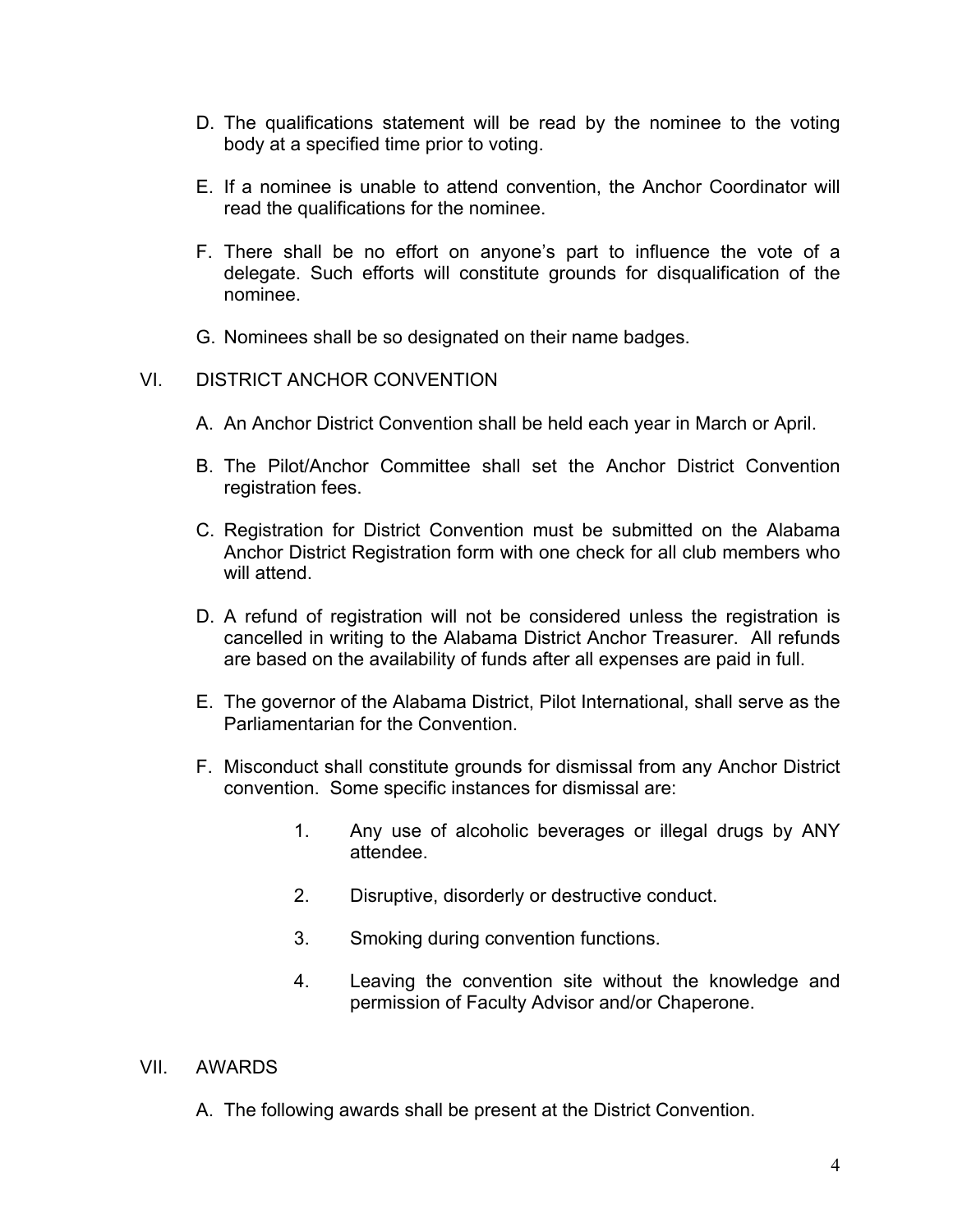- 1. Outstanding Anchor Club of the Year for large clubs (41+ members) and small clubs (less than 41 members).
- 2. Scrapbook
- 3. Community Service
- 4. School service
- 5. Newsletter
- 6. Brain Related Disorder Project
- 7. Safety and Security
- 8. Pick Me Up
- 9. Other awards sanctioned by Pilot International
- B. First place winners in each Pilot International Sanctioned category will be submitted to Pilot International Headquarters for consideration as directed in the award rules.
- C. Clubs must be in good standing in order to participate in the Alabama Anchor District Awards Program.

#### VIII. FINANCES

- A. District Dues
	- 1. District dues will be determined by the Alabama Anchor District budget and shall be paid by November 1 to the Alabama District Anchor Treasurer.
	- 2. One check for the club dues must be submitted with the properly completed Alabama Anchor District Dues form.

# B. District Funds

- 1. The Alabama District Treasurer shall maintain the financial records of the district.
- 2. Two funds shall be maintained in the district account, the general fund and the convention fund.
- 3. The general fund account shall be comprised of current year dues and any funds left over from the District convention in excess of \$200.00. The convention fund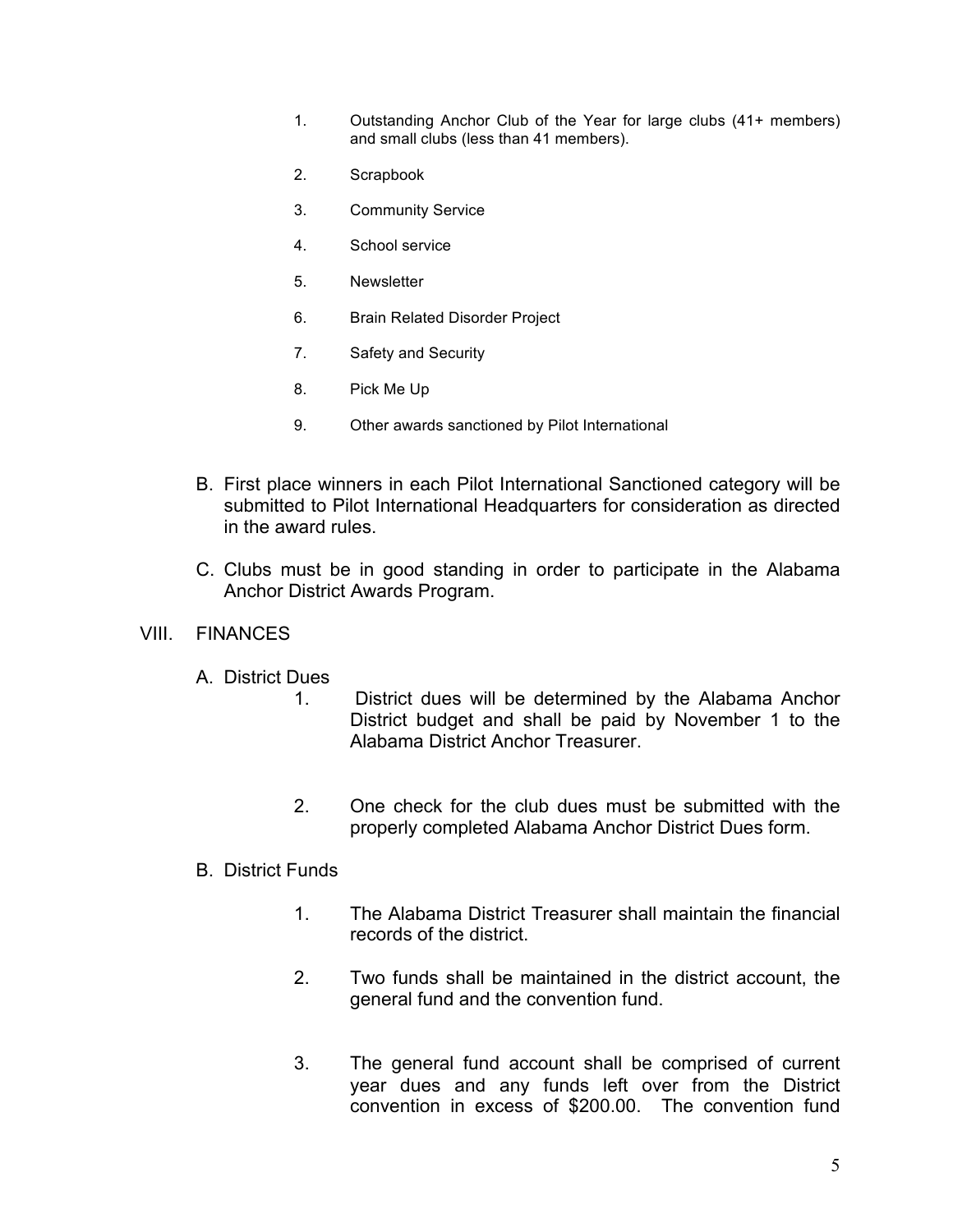account, after all Convention bills are paid, shall continuously maintain \$200.00 in reserve.

- C. General Fund Expenses
	- 1. Mileage at the Pilot International Rate and meals for Anchor District officers, Alabama District Anchor Coordinator and chaperones for scheduled planning meetings. All DAAC officers should plan to travel together whenever possible. Reasonable overnight accommodations will be paid if traveling over 180 miles one-way or if severe weather occurs.
	- 2. Mileage, registration and lodging for District Anchor Convention for Anchor District Officers and the Alabama District Anchor Coordinator at the Pilot International Rate.
	- 3. Lodging as per current convention rate will be paid for the District President and a representative from both the Outstanding Anchor Clubs of the Year to attend the International Anchor Summit. The 3 Anchors will room together with a Pilot. The cost of the room will be equally divided. These arrangements are to be coordinated through the current Alabama District Governor.
	- 4. Mileage at the Pilot International Rate will be paid for Anchor District President to travel to Alabama District Pilot Convention.
	- 5. Per Diem for meals within the Alabama District for scheduled planning meetings and District Anchor Convention is \$20.00 per day (\$4.00 breakfast, \$6.00 lunch and \$10.00 dinner).
	- 6. Publishing and postage for THE LODESTAR and any other communication in the course of the year.
	- 7. The Alabama Anchor District Treasurer shall deliver the Anchor District financial records to the Pilot Audit Committee by July 31 as specified in Pilot International Bylaws. The outgoing Alabama Anchor District Treasurer shall close and/or transfer all District bank accounts and funds to the new Alabama Anchor District Treasurer no later than July 31.

The Audit Committee shall perform a full and complete audit of the Anchor District financial records which will include the following: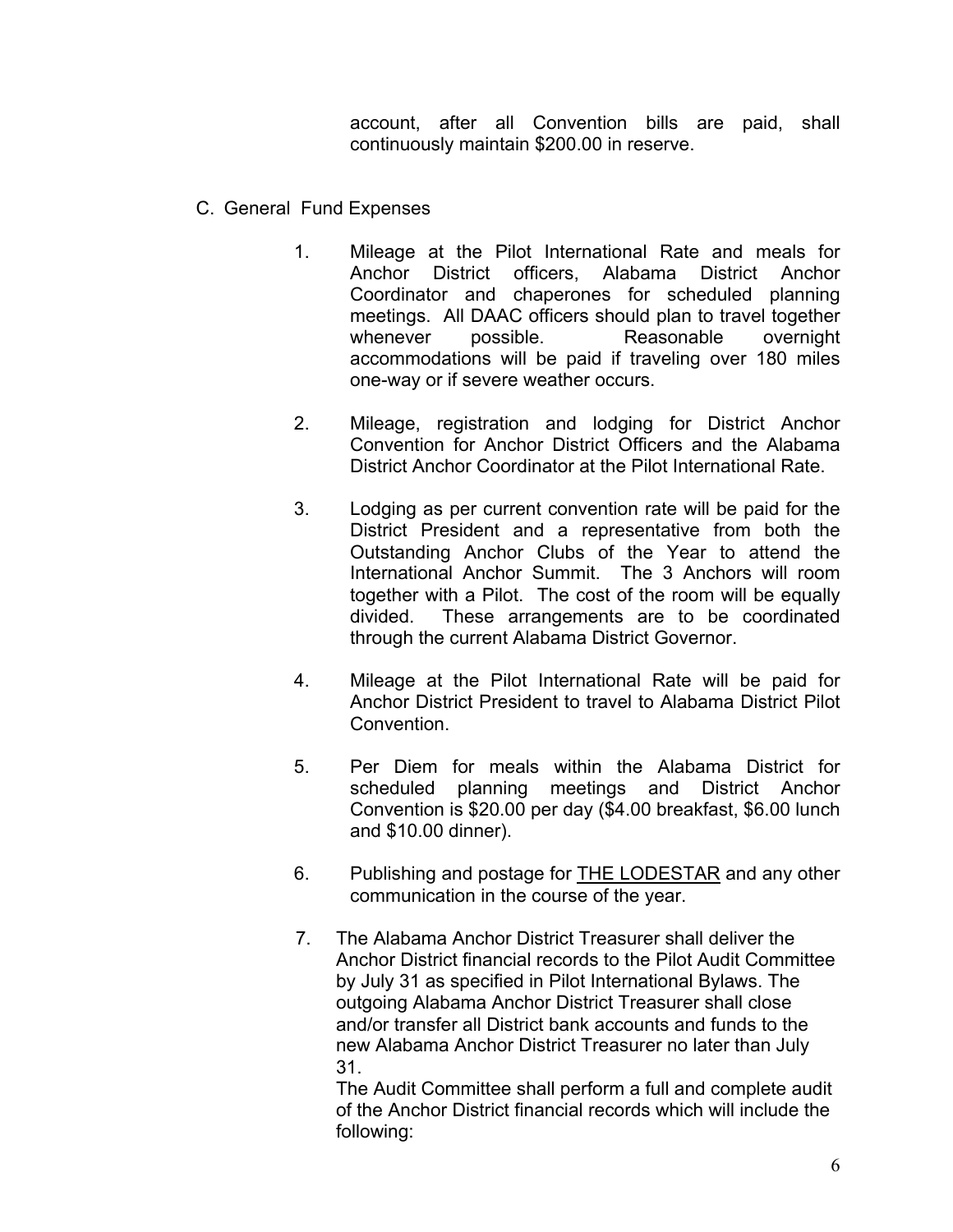a. Comparing actual expenditures to the District Budget, District Convention and Fall Council Budgets.

b. Review the District Standing Rules and Pilot International Bylaws relating to the actual expenditures.

c. Review of District Policies and Procedures relating to actual expenditures.

- 8. Other expenses designated by the DAAC.
- D. District Convention
	- 1. The Pilot/Anchor Committee shall draft and approve the Anchor Convention budget.
	- 2. The Anchor Convention shall be financed by the registration fee set and approved by the Pilot/Anchor Committee.
	- 3. The Alabama District Anchor Treasurer will deposit all convention fees in the designated bank account for Alabama District Anchor Club. Copies of registration forms and deposit slips will be kept in the Alabama District Anchor records.
	- 4. All convention expenses must be paid within thirty days following District Convention.
	- 5. All checks written on this account must be signed by the Governor Elect and Treasurer, Alabama District.
	- 6. All surplus funds, in excess of \$200.00, remaining after all convention expenses are paid, shall revert to the General Fund for the purpose of defraying any excess expenses that may occur at a future convention.

# IX. DISTRICT NEWSLETTER

- A. The Alabama Anchor Newsletter shall be THE LODESTAR.
- B. It shall be coordinated and published periodically by a member or members of the Pilot/Anchor committee on the following schedule:

Fall September/October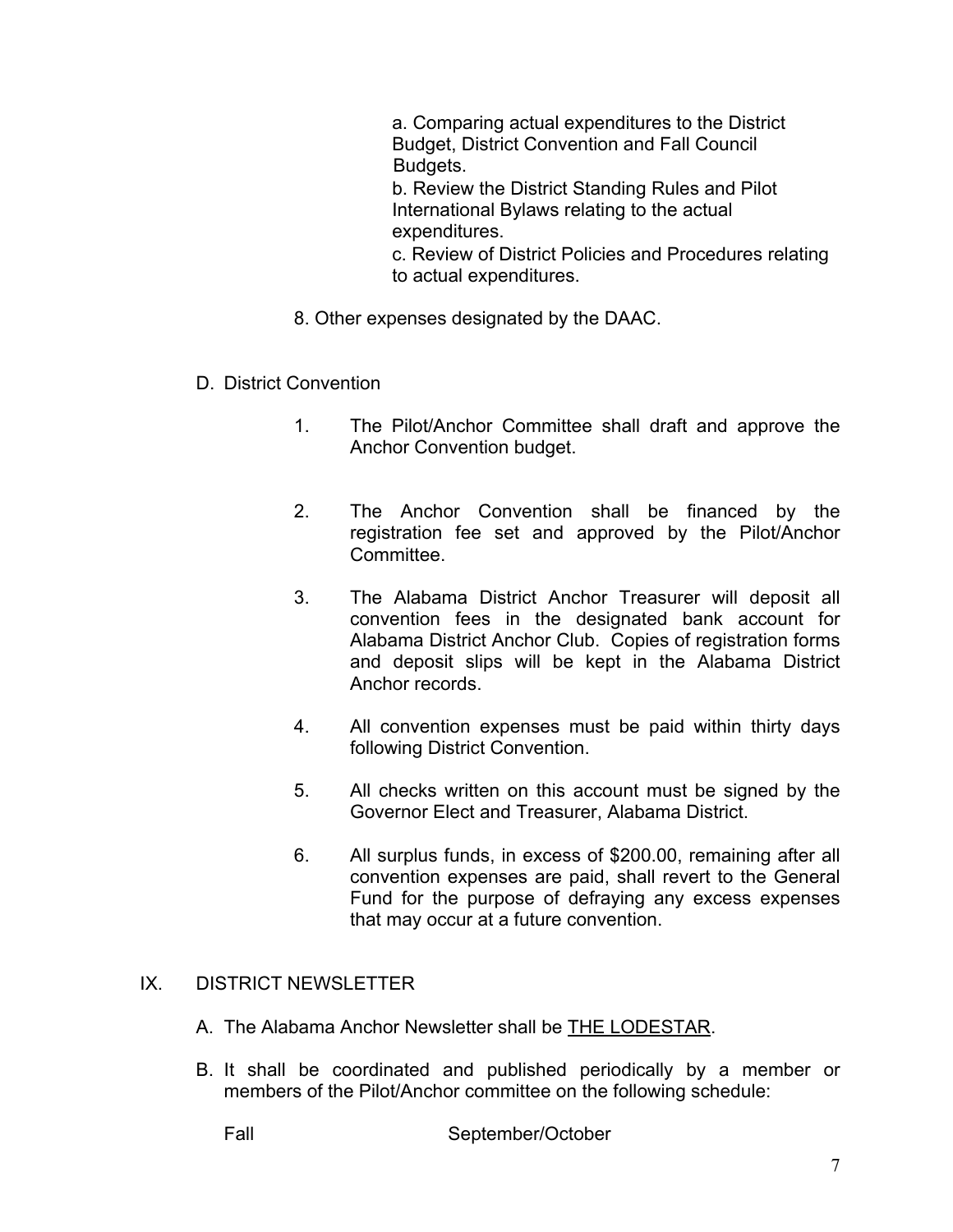Post Convention Prior to May 1

Winter December/January Pre-Convention 5 weeks prior to District Convention

C. Copies of THE LODESTAR shall be mailed to all Anchor clubs in the District, to their sponsoring Pilot Clubs, the Pilot DAC, the DAAC and to Pilot International Headquarters.

# X. DISTRICT PROJECT

- A. Members of the Anchor Club of the District may elect to assess each member \$0.50 (fifty cents) for the purpose of contributing to a project chosen be the DAAC. (This \$0.50 is in addition to the mandatory District Dues)
- B. Checks from the clubs shall be sent to the Alabama Anchor District Treasurer who will be responsible for keeping an accurate record of the clubs participating and the amount of monies sent by each club.
- C. The Alabama District Anchor Treasurer will give a report on donations received and/or monies deposited and the clubs participating during the District Convention.
- D. A check for the total amount contributed by the clubs of the District for the District Project will be written by the Alabama District Anchor Treasurer and countersigned by the Governor Elect.
- E. The financial records of the District Project shall be included for audit with the records of the Anchor General Fund and the Anchor Convention Fund.

#### XI. RECORDS

- A. The following records shall be kept permanently.
	- 1. Minutes of the Anchor District Convention, including the audit report.
	- 2. Any votes by mail or records of votes cast.
	- 3. Minutes of the DAAC meetings.
- B. The following records shall be kept for seven (7) years.
	- 1. Treasurer's files and reports.
- C. Any other records may be discarded at the discretion of the Pilot/Anchor **Committee.**